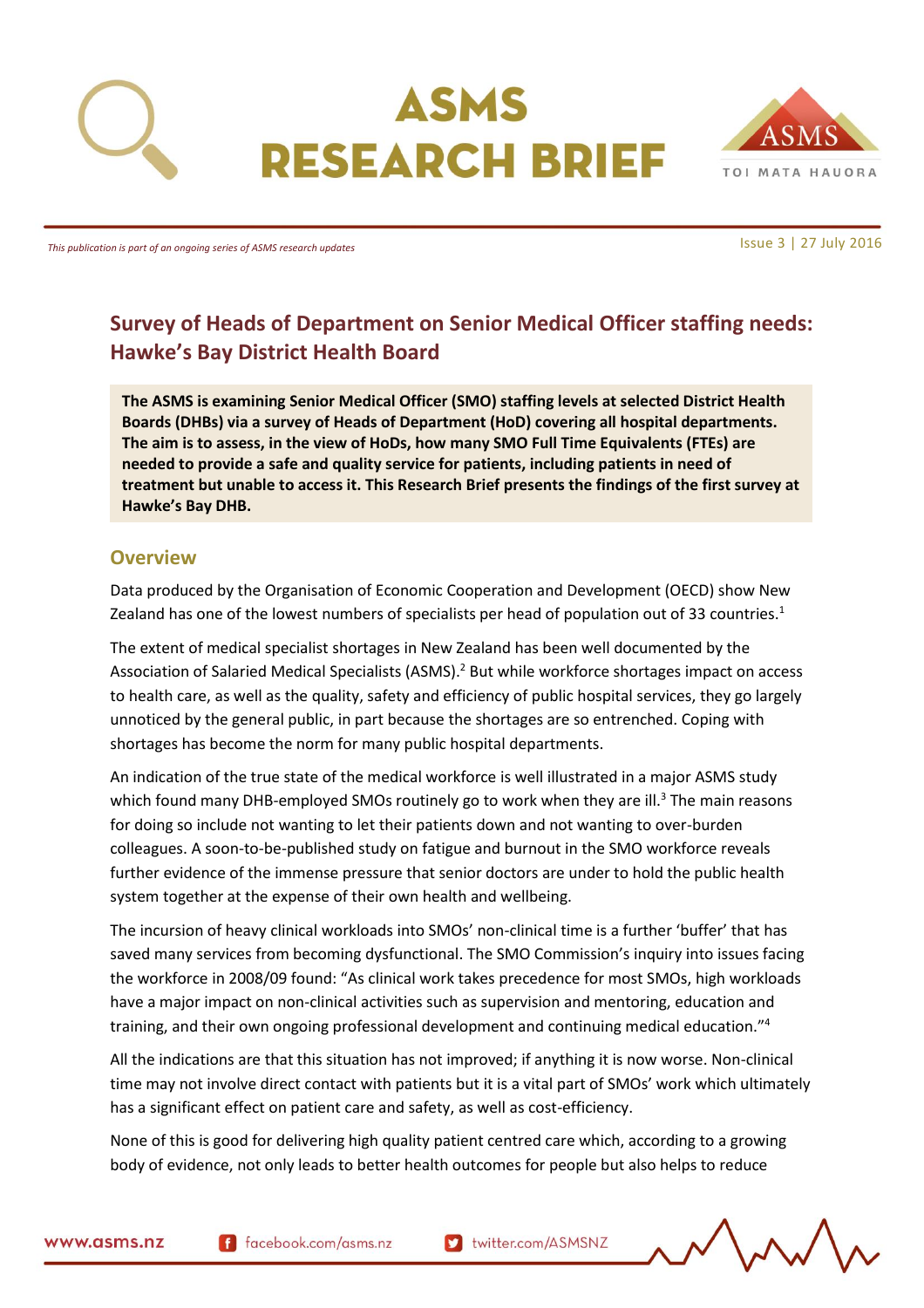health care costs by improving safety and by decreasing the use of diagnostic testing, prescriptions, hospitalisations and referrals. Genuine patient centred care will remain only an aspiration in New Zealand until specialists are able to spend more quality time with patients and their families to develop the partnerships that lie at the heart of this approach.

SMO shortages have also contributed to a growing unmet health need, and even those who qualify for treatment often face delays before they receive it. A Commonwealth Fund study of the performance of health systems in 11 comparable countries places New Zealand 10<sup>th</sup> for 'long waits for treatment after diagnosis' and 9th for 'long waits to see a specialist'.

In view of these ongoing issues the ASMS is conducting a series of studies using a questionnaire to clinical leaders in selected DHBs, beginning with Hawke's Bay DHB, to ascertain how many specialists are required, in their assessment, to provide safe, good quality and timely health care for those who need it.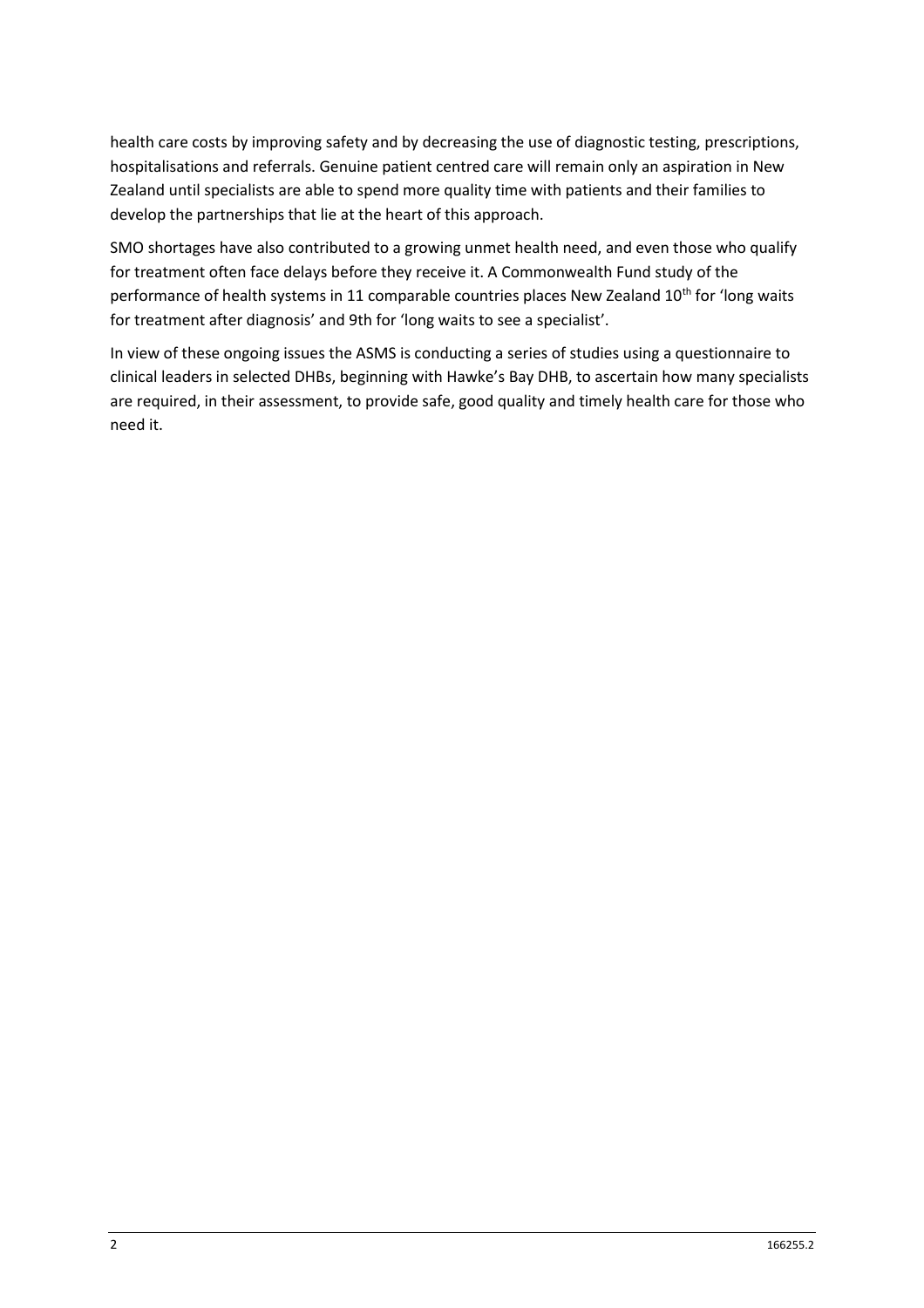# **Contents**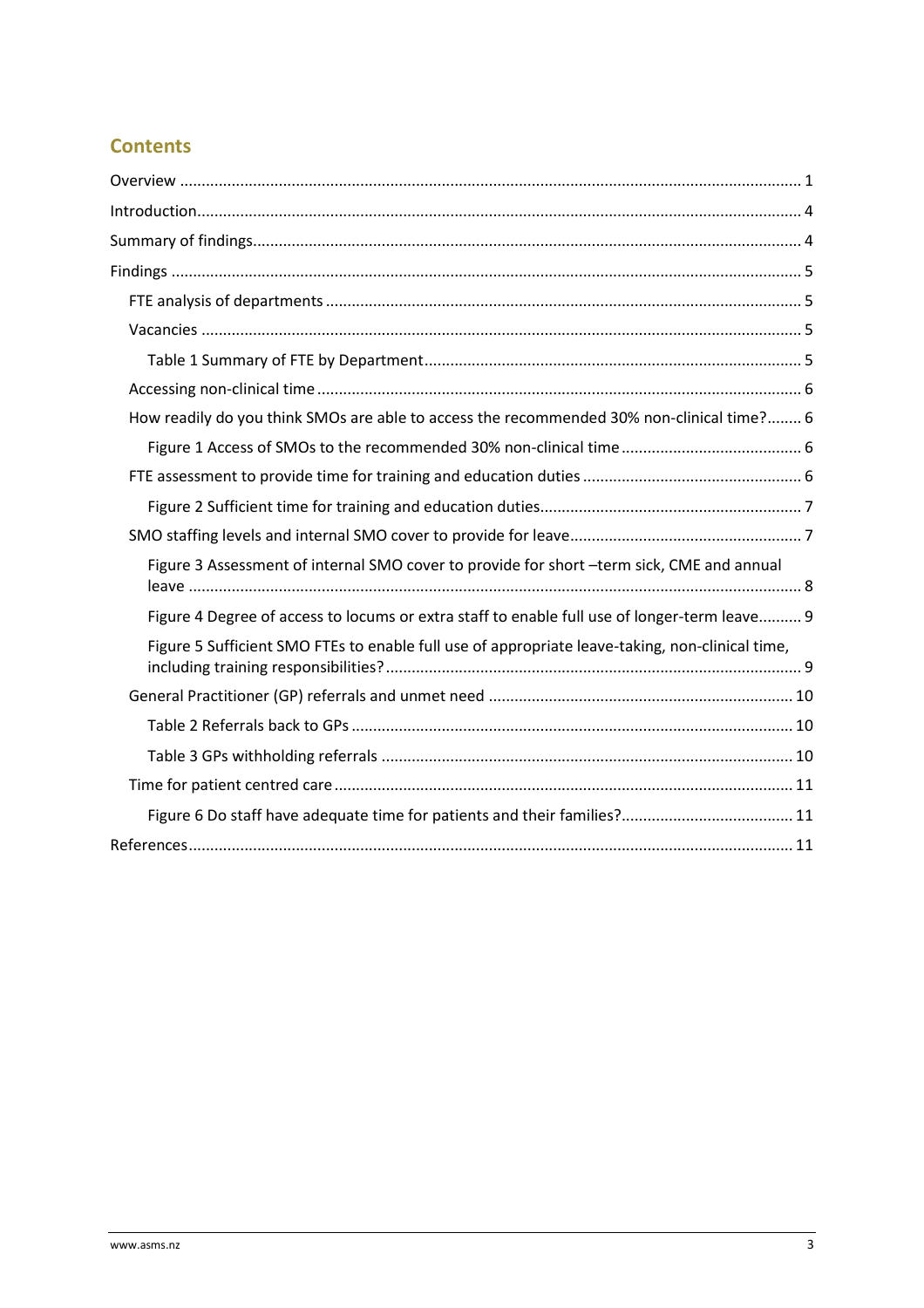## <span id="page-3-0"></span>**Introduction**

In February 2016, the ASMS distributed an online questionnaire to all 12 Heads of Department (HoDs) at Hawke's Bay DHB seeking their assessment on the adequacy of SMO staffing levels in their respective departments. All but one HoD responded to the survey. The questions sought the HoDs' estimates of staffing requirements to provide effective 'patient centred care', which involves among other things SMOs spending more time with their patients so they are better informed about their condition, their treatment, any treatment options, and benefits and risks. Patient centred care has been shown to not only improve the quality of care and health outcomes for patients but also improve health service efficiency and cost-effectiveness.

Questions also sought estimated staffing requirements to enable SMOs to access to non-clinical time and leave, both of which are crucial for providing safe and effective care. For example, the ASMS has previously reported on the high levels of 'presenteeism', where SMOs are turning up to work sick, in part because of insufficient short term sick leave cover.<sup>i</sup>

The aim of this study - and similar studies either currently underway or planned for other DHBs - is to highlight the effects that entrenched shortages of SMOs are likely to have on patient care. The data gathered will enable an objective assessment of the state of the SMO workforce and any resultant deficits which we hope will instil a greater sense of urgency in our health workforce planners to act on addressing workforce deficits.

## <span id="page-3-1"></span>**Summary of findings**

- Of the 12 Heads of Department (HoD) contacted for participation in this research, 11 responded to the survey (91.7% response rate).
- Eight out of 11 hospital departments assessed asserted they had inadequate FTE SMOs for their service at the time of the survey.
- Overall an estimated additional 20.6 FTEs or 22% of the current SMO staffing level surveyed were required to provide safe, quality and timely health care at the time of the survey.
- The estimated additional FTEs required above current staffing levels ranged from 12% (2 FTEs) to 88% (3.8 FTEs).
- Despite the estimated 20.6 FTE staffing shortfall, there were only 4.4FTE vacancies at the time of the survey.
- An estimated 27% of SMOs are 'never' or 'rarely' able to access the recommended level of nonclinical time (30% of hours worked) to undertake duties such as quality assurance activities, supervision and mentoring, and education and training, as well as their own ongoing professional development and continuing medical education.
- 54% of the HoD respondents believed there was inadequate internal SMO cover for short-term sick leave, annual leave or continuing medical education leave.
- 64% of the HoD respondents believed there was inadequate access to locums or additional staff to cover for long-term leave.
- 73% of the HoD respondents believed their staff had inadequate time to spend with patients and their families to provide good quality patient centred care.

 $\overline{a}$ 

<sup>i</sup> C Chambers*. Superheroes don't take sick leave*. Health Dialogue No 11, ASMS, November 2015.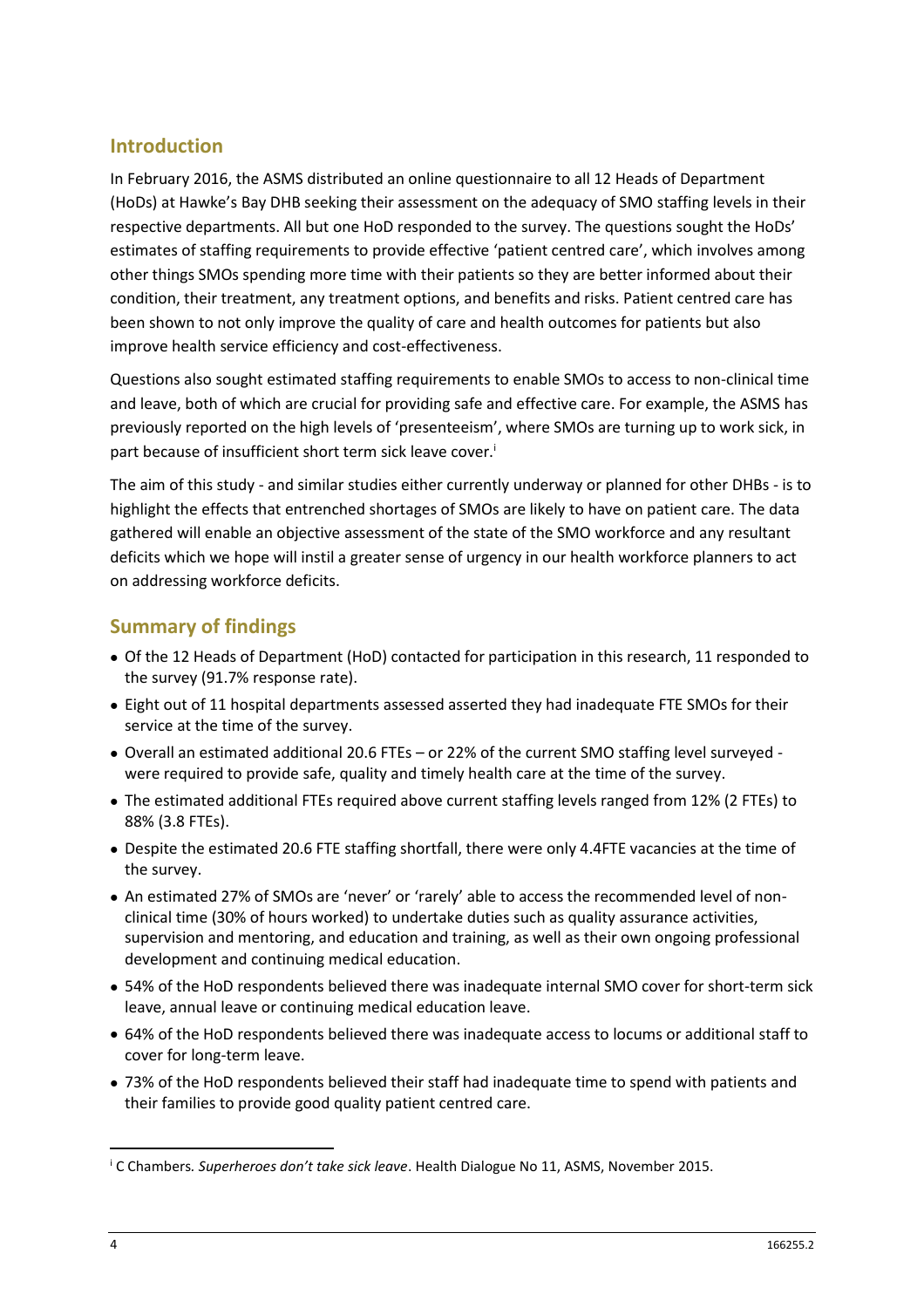# <span id="page-4-0"></span>**Findings**

#### <span id="page-4-1"></span>**FTE analysis of departments**

The results from the FTE assessments conducted by the HoDs were revealing. As detailed in [Table 1,](#page-4-3) only three out of 11 departments surveyed felt they had adequate FTE for their service at the time of the survey. Although Paediatrics did not provide an estimate of additional FTE, the HoD noted that estimating additional FTE was 'difficult' but suggested that "we would get involved with new initiatives and enhance service provision if we had more SMO FTEs". This suggests that for this service the current FTE is also insufficient. Similarly, for the dental service, the HoD noted that the FTE was adequate but 'Maxillofacial concerning'.

The estimated additional FTE required ranged from 12% to 88%. One HoD noted in the comments section that the current FTE was "considerably less than 3-4 years ago, and certainly less than what we require". The respondent further noted that they had "2 Full time surgeons who dropped to 0.75 FTE. This funding has not been replaced". Another HoD noted that they had just received funding to increase the service to 5.7 FTE.

Overall, as a percentage of the existing FTE, the survey findings suggest the DHB has a 22% deficit for its specialist FTEs.

#### <span id="page-4-2"></span>**Vacancies**

Three departments of the 11 surveyed reported vacancies for SMOs, with the HoD for one service reporting they had recently appointed two new staff who will be due to start in early 2017. The FTE for current vacancies was, with the exception of Mental Health, Older Persons Services, far less than the estimated additional FTE required. The HoD for the Emergency Department service noted that it is "difficult to recruit NZ trained specialists to regional EDs".

| Department                                                          | Public Health | Department<br>Emergency | Anaesthesia    | Ophthalmology | Health,<br><b>Older Persons</b><br>Services<br>Mental | <b>Dental</b> | Radiology | Paediatrics | Care<br>Intensive | Medicine | <b>Orthopaedics</b> | <b>Totals</b> |
|---------------------------------------------------------------------|---------------|-------------------------|----------------|---------------|-------------------------------------------------------|---------------|-----------|-------------|-------------------|----------|---------------------|---------------|
| <b>Current FTE Allocation</b>                                       |               |                         |                |               | 5.0 Elderly<br>13 Mental                              |               |           |             |                   |          |                     |               |
|                                                                     | 2.55          | 8                       | 17             | 2.7           | health                                                | 2.4           | 7         | 7.5         | 4.2               | 19.6     | 4.25                | 93.2 FTE      |
| <b>Estimated Additional</b>                                         |               |                         |                |               |                                                       |               |           |             |                   |          |                     |               |
| <b>FTE Required</b>                                                 | 0.5           | 4                       | $\overline{2}$ | $\Omega$      | 1 elderly                                             | $\Omega$      | 2.5       | 0           | 2.3               | 4.5      | 3.75                | 20.55 FTE     |
| % of current FTE                                                    |               |                         |                |               |                                                       |               |           |             |                   |          |                     |               |
| required                                                            | 20%           | 50%                     | 12%            |               | 20% elderly                                           |               | 36%       |             | 55%               | 23%      | 88%                 |               |
| <b>Total additional FTE</b><br>required as % of total<br><b>FTE</b> |               |                         |                |               |                                                       |               |           |             |                   |          |                     | 22%           |
| <b>FTE for Current</b><br><b>Vacancies where</b><br>applicable      | n/a           | 2                       |                | n/a           | 1                                                     | n/a           | n/a       | n/a         | n/a               | 1.4      | n/a                 |               |

#### <span id="page-4-3"></span>**Table 1 Summary of FTE by Department**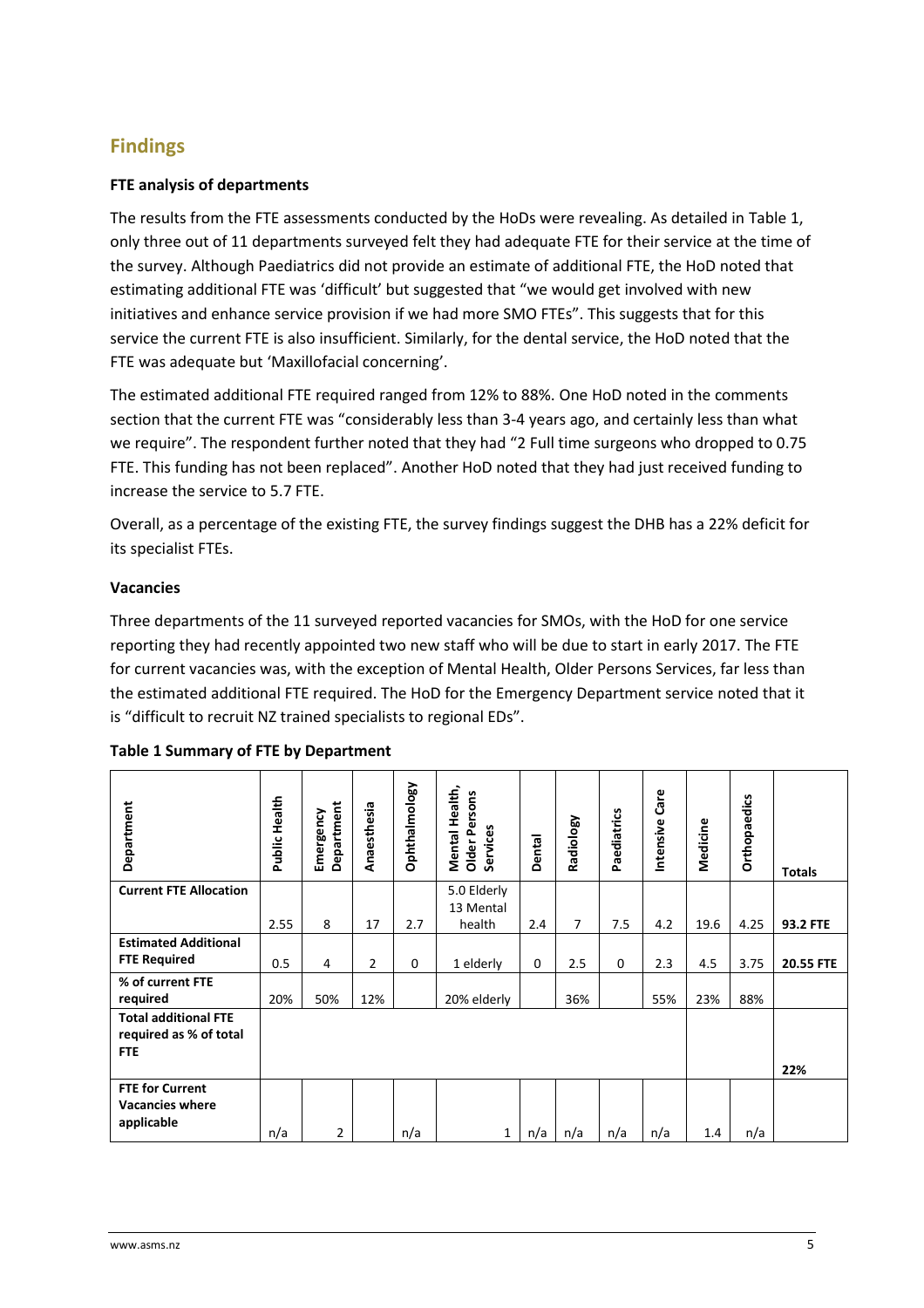#### <span id="page-5-0"></span>**Accessing non-clinical time**

The remainder of the survey assessed the views of HoDs concerning the ability of their senior staff to access non-clinical time, perform training and education duties and take leave of various types. The following section is broken down according to the questions asked in the survey.

#### <span id="page-5-1"></span>**How readily do you think SMOs are able to access the recommended 30% non-clinical time?**

As detailed in [Figure 1,](#page-5-2) 46% felt that SMOs were able to access their recommended 30% non-clinical time although none of the HoDs thought SMOs in their department were 'always' able to do so. 27% estimated their staff as being either 'rarely' or 'never' being able to access their non-clinical time. One HoD noted staff were 'often' able to do so as "25% non-clinical time [is] rostered. Can be used for recovery post on-call previous evening". Another HoD noted that access to the non-clinical time was frequently dependent on the 'demand of services'.



#### <span id="page-5-3"></span><span id="page-5-2"></span>**Figure 1 Access of SMOs to the recommended 30% non-clinical time**

#### **FTE assessment to provide time for training and education duties**

The next question ascertained views on whether specialists had enough time to participate in the training and education of Resident Medical Officers (RMOs) as recommended by the 2009 SMO and RMO commission. As detailed i[n Figure 2,](#page-6-0) 40% agreed there was time for this but 30% disagreed that this was possible and 30% were unsure. Comments in this section noted that "we barely manage to provide an appropriate level of clinical care" and another that "teaching falls down during periods of SMO leave". Others noted that they either had no RMOs in their service or that they currently had no RMO training duties in the service. One HoD noted that much training "takes place in theatre", suggesting that training and educational duties were easier to accommodate in their particular service setting.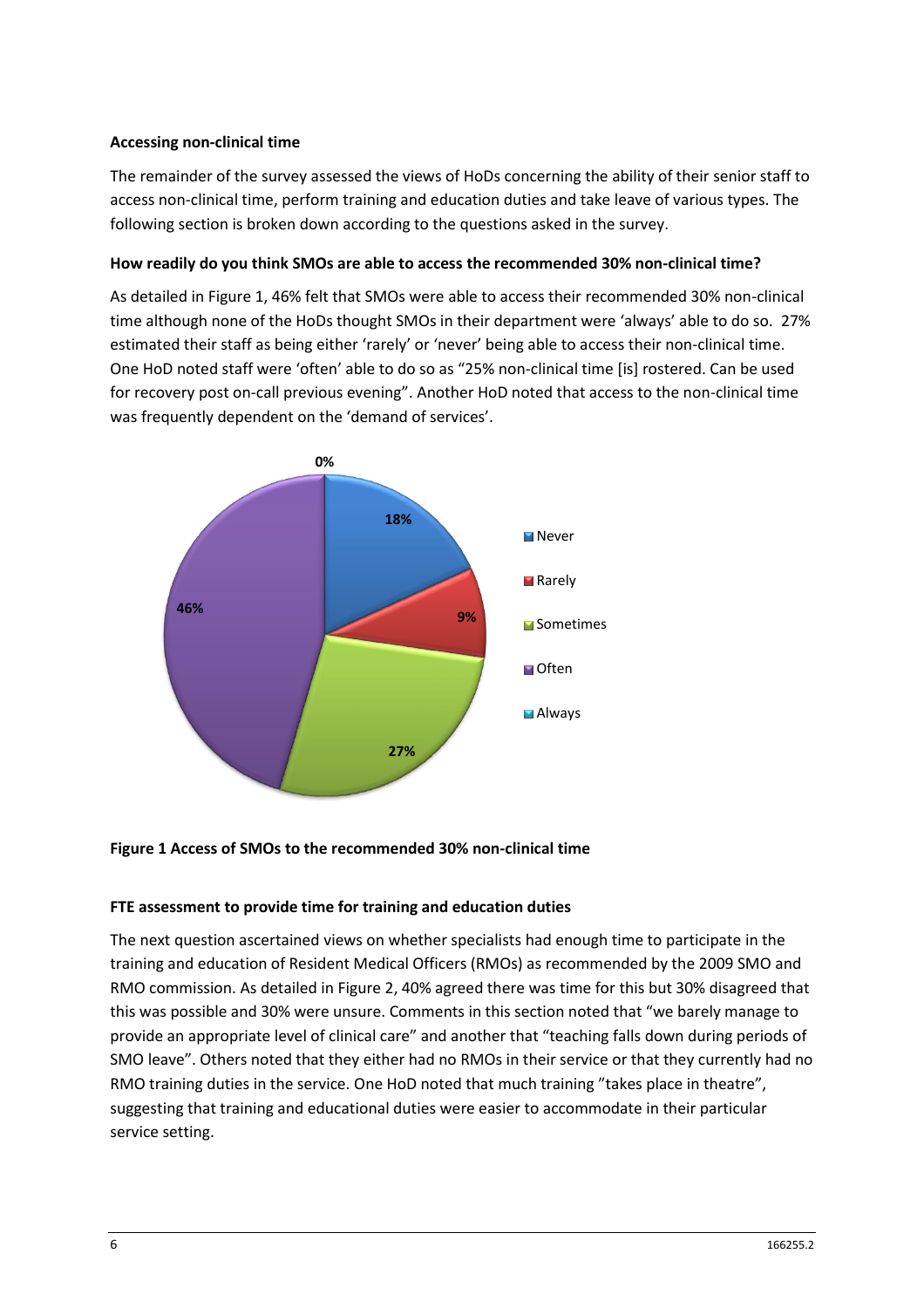

<span id="page-6-1"></span><span id="page-6-0"></span>**Figure 2 Sufficient time for training and education duties**

### **SMO staffing levels and internal SMO cover to provide for leave**

As detailed in Figure 3, the responses suggest that on the whole staffing levels are barely adequate to allow for leave, with the possible exception of annual leave.

For short-term sick leave, 54% either disagreed (18%) or strongly disagreed (36%) that there was sufficient internal cover and only 36% agreed with this statement. Similarly, 58% felt staffing levels were too low to allow for CME leave and only 36% agreed with this statement. Again, 54% felt staffing levels were inadequate for annual leave but a higher percentage agreed that staffing levels were adequate (45%).

Comments in this section noted the regular use of locums to cover sessions, the prioritisation of SME and annual leave but also the concurrent burden that internal leave coverage presents to those "who are left to cover the department".

The difficulties accessing short-term sick leave are particularly concerning given the recent emphasis on the high rates of presenteeism amongst senior doctors and suggest that presenteeism will continue to be an established behavioural norm unless more accommodating levels of FTE are forthcoming.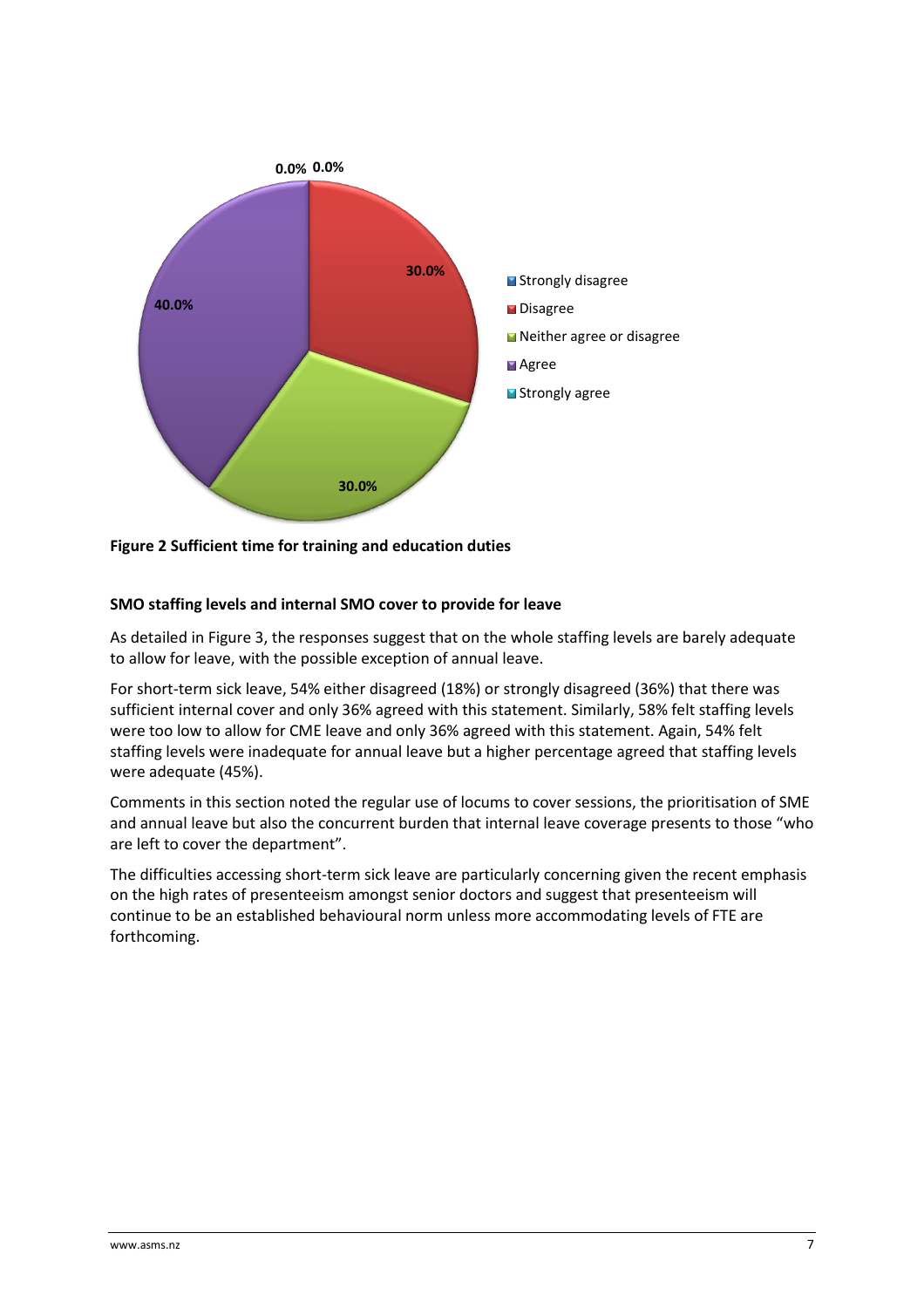

<span id="page-7-0"></span>

In a similar vein, the next section sought to ascertain whether HoDs felt that their access to locums or other staff was sufficient to assist with other types of leave, including parental, sabbatical and secondment leave. As detailed in [Figure 4,](#page-8-0) access to locums or extra staff was also viewed negatively by the majority, with 64% estimating that access was not adequate to enable access to various types of leave (disagree and strongly disagree combined). 9%, however, strongly agreed that access was sufficient and 18% agreed with this statement. Comments from respondents noted that it can be 'very hard to get locums' and that it could be "very difficult to organise coverage for sabbatical".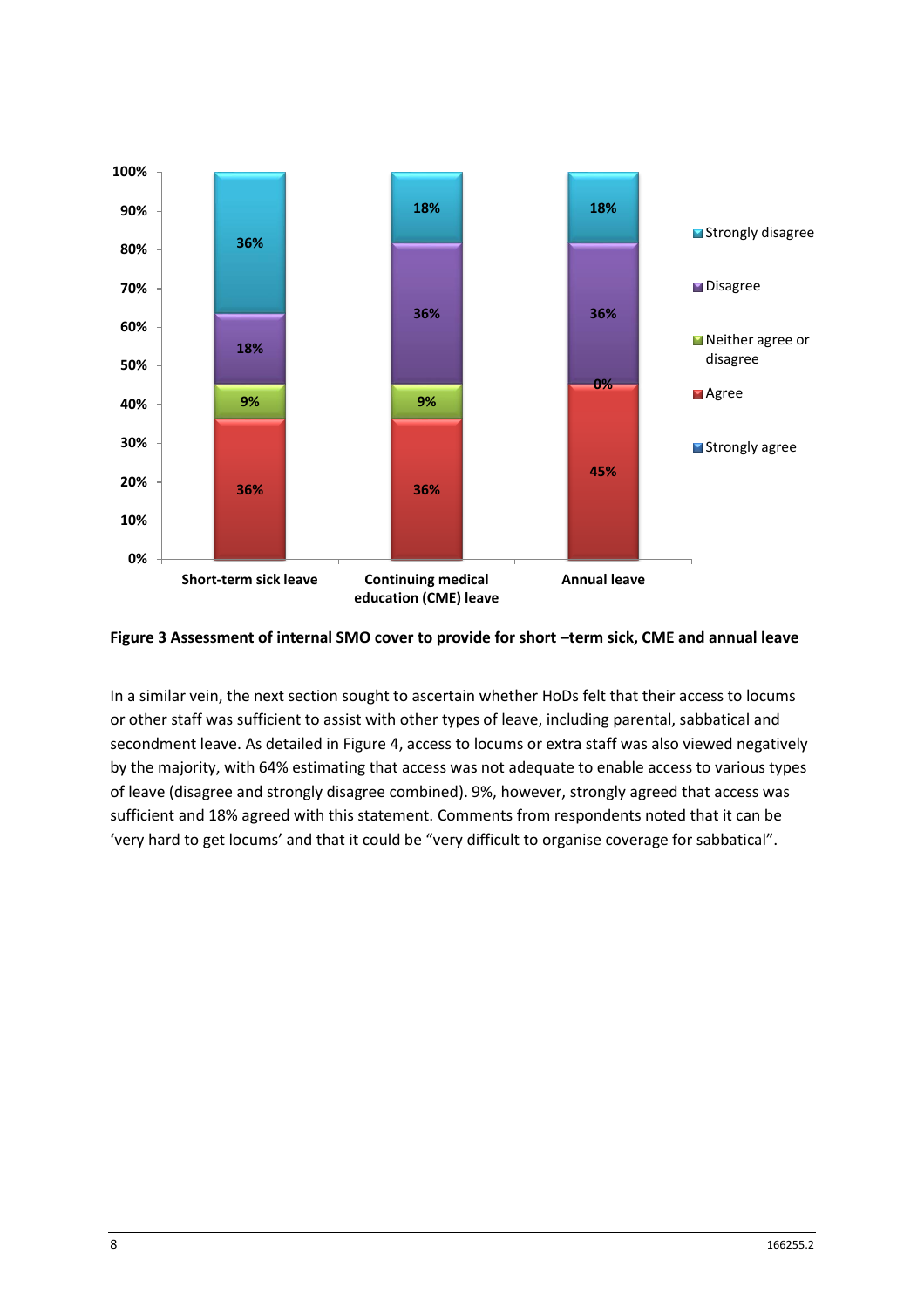

<span id="page-8-0"></span>**Figure 4 Degree of access to locums or extra staff to enable full use of longer-term leave**

The final question in this section sought an overall assessment of whether the current staffing allocation was sufficient for full use of appropriate leave taking as well as non-clinical time and training responsibilities. Three HoDs responded 'yes' but one noted that "pressure comes if we take sabbatical or long-term leave". All other HoDs responded negatively to this assessment ([Figure 5\)](#page-8-1).



<span id="page-8-1"></span>**Figure 5 Sufficient SMO FTEs to enable full use of appropriate leave-taking, non-clinical time, including training responsibilities?**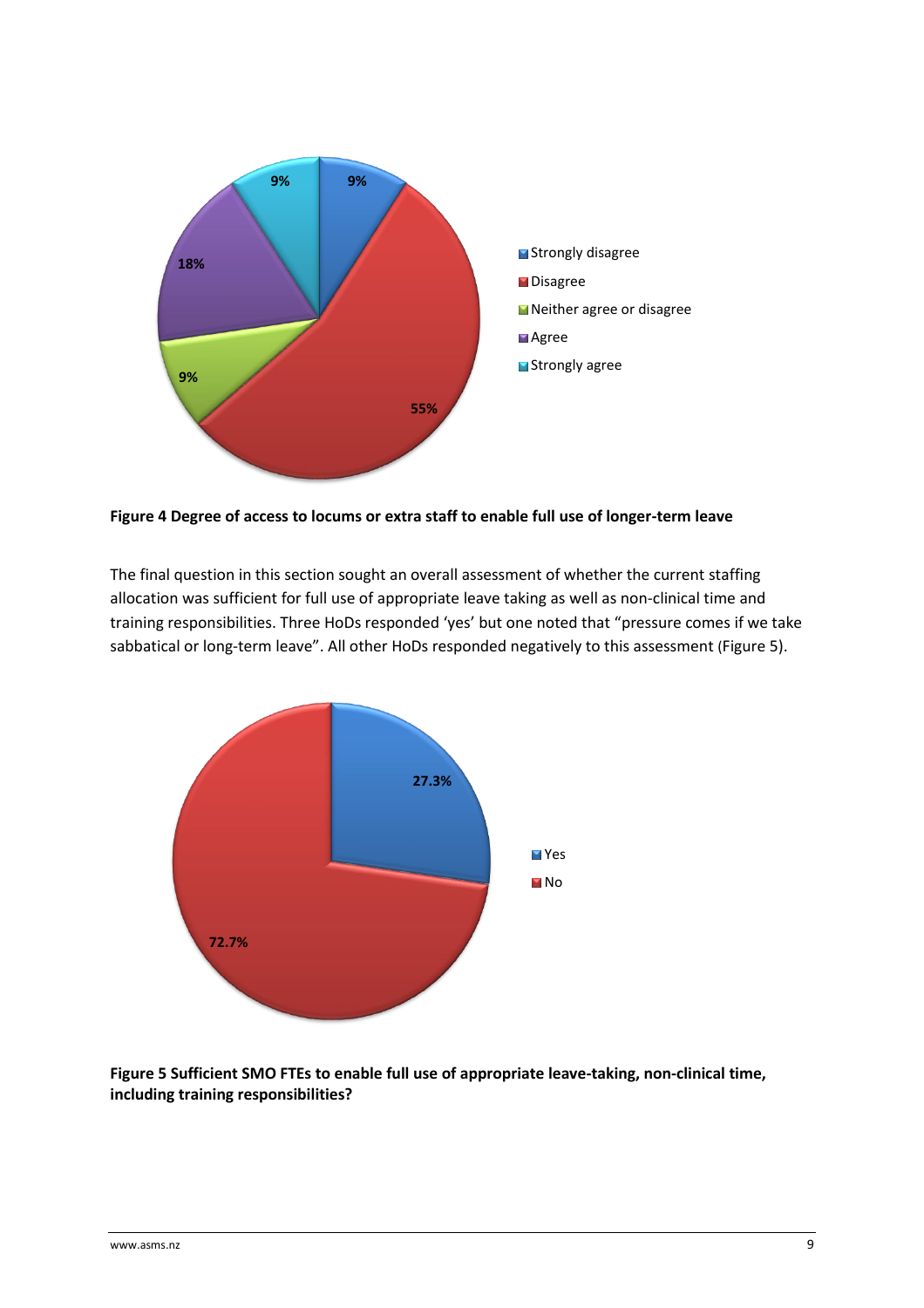#### <span id="page-9-0"></span>**General Practitioner (GP) referrals and unmet need**

The next area of enquiry focused on whether the specialties involved were actively referring patients back to GPs and whether or not they were aware of GPs holding back referrals. As detailed in [Table 2](#page-9-1) and [Table 3,](#page-9-2) this question was not applicable to three departments (anaesthesia, radiology and intensive care) and the same three departments were not involved in specialist referrals. With respect to referrals back to GPs, two were unsure and two asserted that referrals back to GPs did happen regularly. Only the HoD for Ophthalmology asserted that GPs are delaying or withholding referrals for specialist assessments, further asserting that this was 'always' happening.

#### <span id="page-9-1"></span>**Table 2 Referrals back to GPs**

**Does your area of responsibility refer patients back to their GP because they do not meet your DHB's treatment/financial thresholds, or would exceed waiting time limits, even though they would benefit from immediate treatment?**

| <b>Answer Options</b> | %   | n              |
|-----------------------|-----|----------------|
| Yes                   | 18% | 2              |
| <b>No</b>             | 36% | $\overline{a}$ |
| Unknown               | 18% | C.             |
| <b>Not Applicable</b> | 27% | 3              |

#### <span id="page-9-2"></span>**Table 3 GPs withholding referrals**

**From your contact with GPs do you think they are delaying or withholding referrals for first specialist assessments in your area of responsibility?**

| <b>Answer Options</b> | %   | $\mathsf{n}$   |
|-----------------------|-----|----------------|
|                       |     |                |
| Yes                   | 9%  | 1.             |
|                       |     |                |
| <b>No</b>             | 36% | $\overline{4}$ |
| <b>Unknown</b>        | 27% | 3              |
| <b>Not Applicable</b> | 27% | 3              |